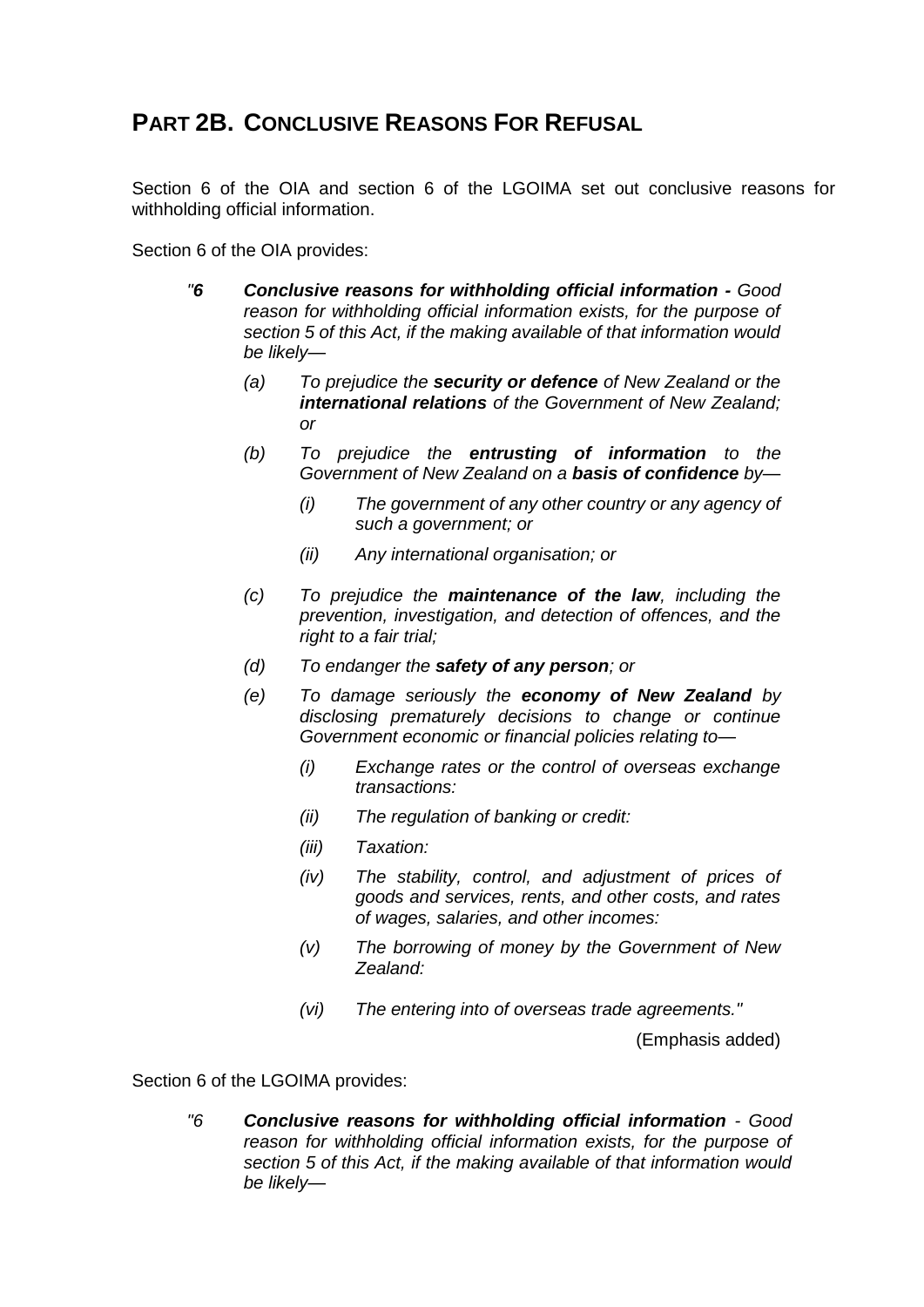- *(a) To prejudice the maintenance of the law, including the prevention, investigation, and detection of offences, and the right to a fair trial; or*
- *(b) To endanger the safety of any person."*

(Emphasis added)

### **Conclusive withholding grounds**

The first point to note in respect of the reasons for refusal set out in section 6 is that, unlike the reasons for refusal set out in section 9, there is no requirement to consider whether the interest in withholding is outweighed by countervailing public interest considerations. Effectively, the Act deems it to be in the public interest for information to be withheld where the requirements of section 6 have been met.

In this regard, it is helpful to bear in mind the comments of the Danks Committee in its general report which led to the enactment of the OIA:*<sup>1</sup>*

#### *"Interests of the Country as a Whole*

*35. One general area for which it is generally accepted that protection is needed, can be collectively described under a 'nation interests' heading. It includes such fields as security, defence, and international relations. We consider that the maintenance of law and order and the substantial economic interests of New Zealand also merit assurances of protection, so that government can operate in the bests interests of the public as a whole.*

*36. In police operations and the general maintenance of law and order, the requirements for effective action, protection of the due process of law, and upholding of basic individual rights combine in many instances to call for protection.*

*37. The nation's economic interests have always demanded that it should be possible to protect the processes of negotiation and fiscal regulation. The 'intangible capital of economic organisation' is seriously open to damage if options are prematurely canvassed or predictions come to be self-fulfilling. Internationally, economic affairs are equally susceptible to loss of confidence and actual damage if confidentiality is unable to protect negotiations with overseas governments or organisations.*

*38. It is also widely recognised that much of the information under these headings can be sensitive not so much for what it reveals as for the need to protect its sources. The then Chief Ombudsman, in his report on the Security Intelligence Service (1976, p20), reached the conclusion that information received by New Zealand from its friends is of major importance in the political, economic and strategic policy making fields. It is in the national interest to continue to get as much of this information as possible. While a good deal of it is in the public domain, some is not. Much of the latter is provided on the clear understanding that it will be afforded in New Zealand substantially the same degree of security as it is afforded in the* 

<sup>-</sup>1 *"Towards Open Government"*, 1980, page 17, paragraphs 35-38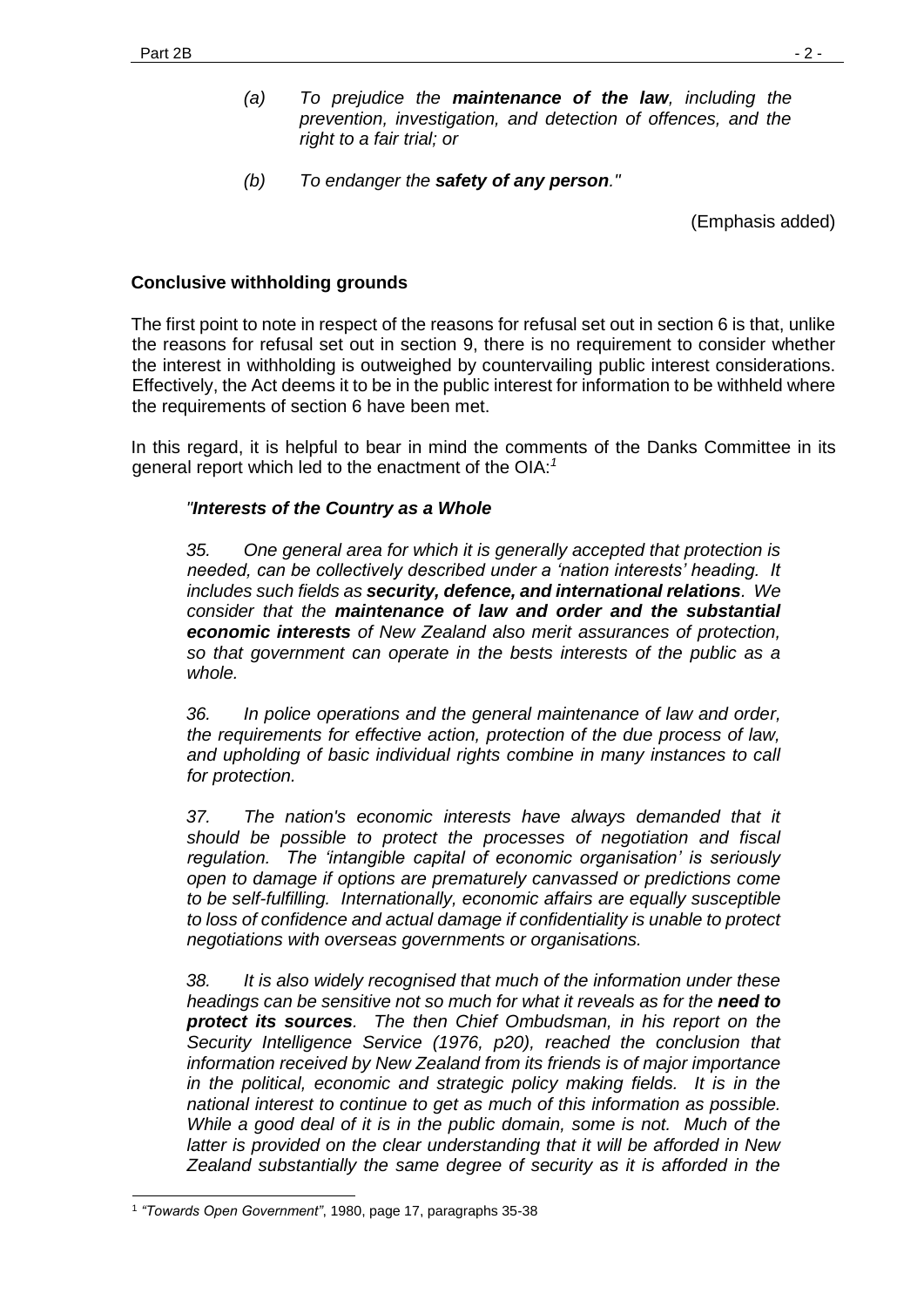*country of origin. These considerations have led us to propose that in the areas described in this section… protection from disclosure shall be absolute if disclosure is likely to prejudice essential interests including the continued flow of information."*

## **When does section 6 apply?**

In practice, there are two questions which must be asked when considering whether section 6 applies to a particular request:

(i) Precisely how would disclosure of the information requested prejudice an interest protected in subsections (a) to (e)?

It is not sufficient to simply assert that disclosure of the information will have a prejudicial effect. The public sector agency must be able to identify, with sufficient particularity, the nature of the prejudicial effect and explain how such prejudice will occur in order to meet the tests for withholding in section 6.

(ii) Would the predicted prejudice be *"likely"* to occur?

The phrase *"would be likely"* requires more than mere possibility that disclosure may have a prejudicial effect. The Court of Appeal has interpreted the phrase *"would be likely"* to mean *"a serious or real and substantial risk to a protected interest, a risk that might well eventuate"*. *2* This is a lower standard than that required by the reasons for refusal in section 9 of the Act, where information can be withheld *"if, and only if, the withholding is necessary"* to avoid prejudice to one of the interests identified as requiring protection.

In assessing the nature of the predicted prejudice and its likelihood should the information at issue be made available, both the content of the information and the context in which it was generated can be relevant. In most cases, the following factors should be considered, irrespective of which subsection has been advanced as the reason for refusal:

- (a) *"Who"* generated or supplied the information at issue?
- (b) *"What"* does the information reveal?
- (c) In what *"context"* was the information generated or supplied?
- (d) *"Timing"* where the information relates to a particular process, what stage had been reached at the time the request was received and what will happen next?

<sup>-</sup><sup>2</sup> *Commissioner of Police v Ombudsman* [1988] 1 NZLR 385, 391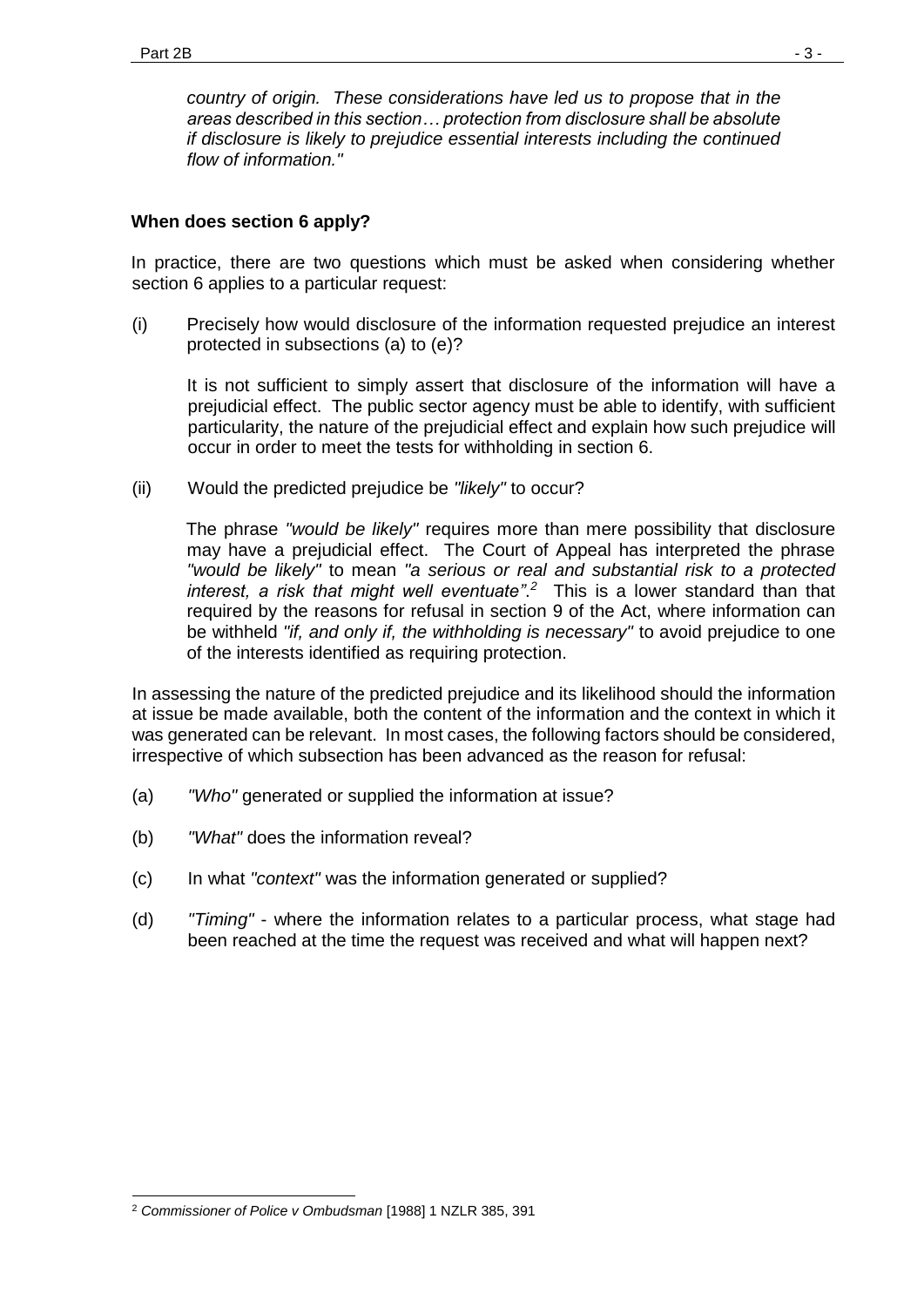## **Casenotes illustrating the application of section 6**

Guidance as to the approach taken to the application of section 6(a)-(e) in particular cases can be found in the following Case Notes of the Ombudsmen.

#### Section 6(a) - National Defence and Security

The application of section 6(a) of the Act was considered by the Ombudsmen in relation to decisions made by certain agencies to withhold:

- (i) reports on environmental damage resulting from French nuclear testing; $3$
- (ii) information relating to Rt. Hon Mike Moore's candidacy for Director-General of the World Trade Organisation;<sup>4</sup> and
- $(iii)$  an application for the initiation of an anti-dumping investigation.<sup>5</sup>

### Section 6(b) – Entrusting of Information in Confidence to the Government of New Zealand

The application of section 6(b) of the Act was considered by the Ombudsmen in relation to decisions made by certain agencies to withhold:

- (i) papers presented to the New Zealand Government leading to the decision to withdraw troops from Bosnia;<sup>6</sup> and
- (ii) information relating to the proposed visit to New Zealand in 1985 of USS Buchanan.<sup>7</sup>

#### Section 6(c) – Maintenance of the Law

The application of section 6(c) of the Act was considered by the Ombudsmen in relation to decisions made by certain agencies to withhold:

- (i) information about the alleged sexual violation of a hospital patient by a staff member - the information was withheld pending the outcome of proceedings on the basis of the right of the accused to a fair trial;<sup>8</sup>
- (ii) Police details of the *"diversion"* of an applicant for a taxi driver's licence, requested by the Land Transport Safety Authority;<sup>9</sup> and,
- (iii) details of APEC security arrangements.<sup>10</sup>

-

<sup>3</sup> The *"11 th Compendium of Case Notes of the Ombudsmen"* (1998) Case No. W34780, 60

<sup>&</sup>lt;sup>4</sup> The "12<sup>th</sup> Compendium of Case Notes of the Ombudsmen" (2000), Case No. W42548, 77

<sup>5</sup> Above n4, Case No. W41825, 79

<sup>6</sup> The *"11th Compendium of Case Notes of the Ombudsmen"* (1998) Case No. W35756, 61

<sup>7</sup> Above n6, Case No. W37800, 62

<sup>8</sup> Above n6, Case No. W35205, 63

<sup>9</sup> Above n4, Case No. W40692, 83

<sup>10</sup> Above n4, Case No's. W43282 and W43600, 85